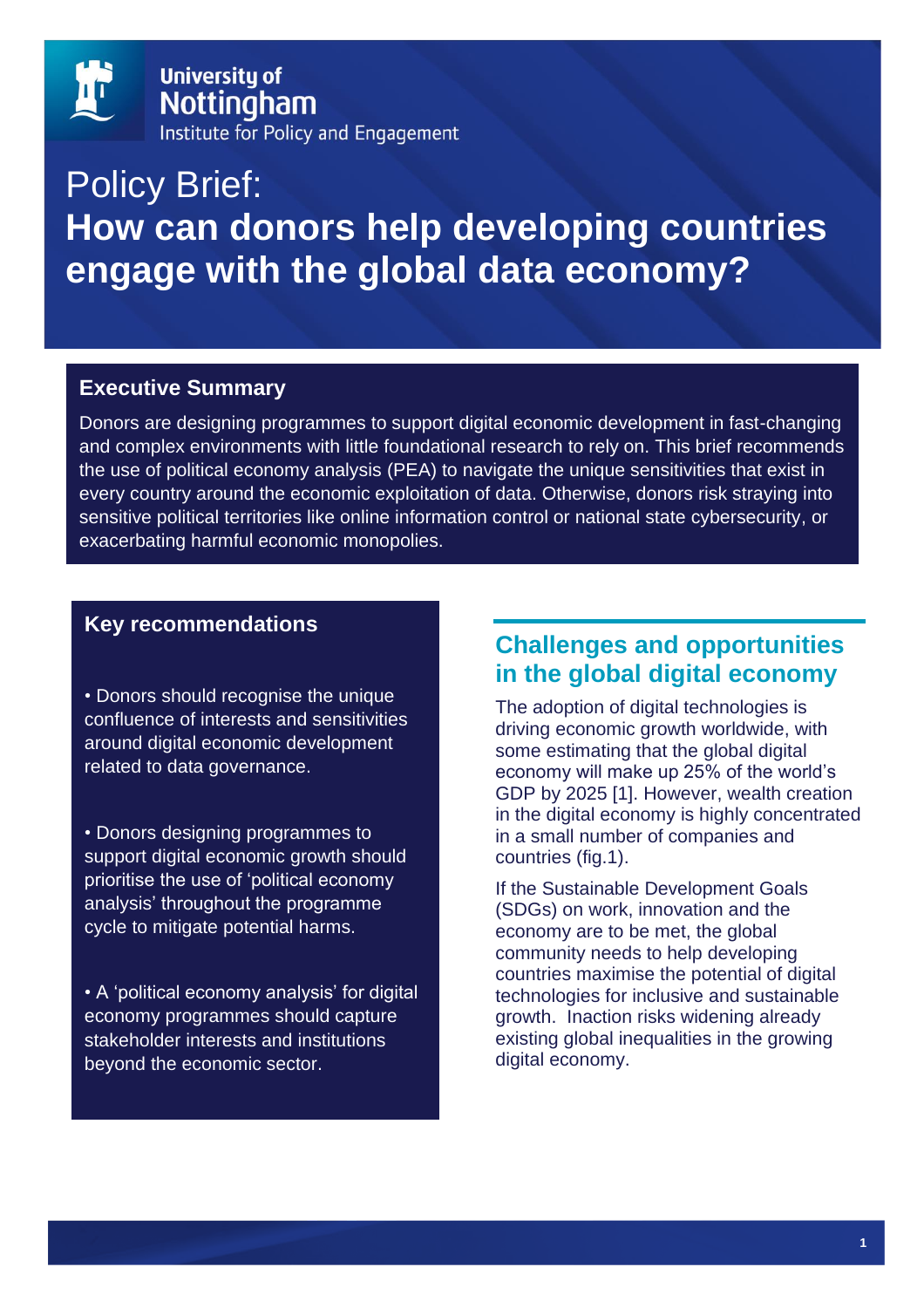# Geography of the digital economy is highly concentrated in two countries

#### ● United States and China ● Rest of the world



Fig 1. Source: UNCTAD, (2019) *Digital economy report: Value creation and capture: implications for developing countries.*

## **Donors are now supporting digital economic growth in developing countries**

Many donors are starting to respond to these challenges with a wide variety of programmes to support digital economic development. Some focus on developing human resources to create a digitally skilled labour force and a culture of digital entrepreneurship. Others facilitate financing for expanding ICT infrastructure for broadband connectivity or provide technical support for developing digital ID systems [2].

Like any systemic change, there are potential downside risks to digital economic development that donors should recognise and mitigate against in their programme design and implementation. These include the erosion of traditional retail sectors, the wholesale loss of jobs, and online transaction fraud.

But even more than that, digital economic development carries a unique type of risk that goes beyond those normally associated with largescale economic transformations.

At the heart of every digital economy is the collection, use and analysis of digital data from personal, business and social online activities. This means that programmes to support digital economic development have potential human rights and national security implications in addition to economic ones.

#### **Political Economy Analysis is needed for donor programmes**

When designing other types of international development programmes, many donors now use a set of analytical questions collectively known as 'Political Economy Analysis' (PEA).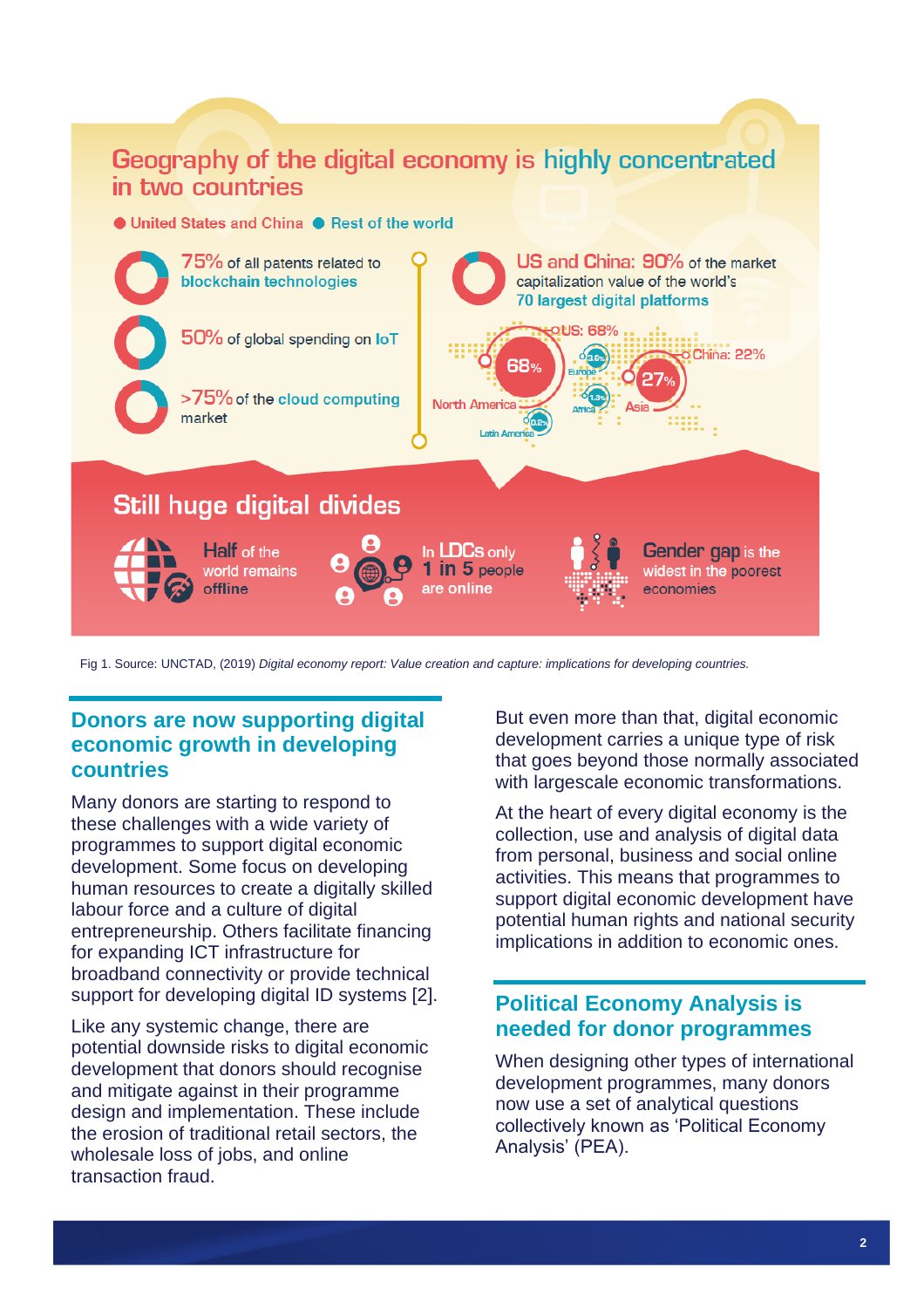This ensures that programmes are well adapted to their context by detailing the interests and incentives of local powerholders, as well as more foundational factors like national historical trajectories, geopolitical relationships, and both formal and informal institutions.

As donors are always under pressure to show results and value for the money disbursed, PEA helps to identify specific opportunities for policy adoption or reform, and to use their limited resources strategically. The use of PEAs became more widespread in reaction to previous failures where donors tried to transplant technically sound or "rational" policies to support developmental change only to seem them stall and disappear.

The broad complex of economic, security and human rights interests involved in data governance makes the use of PEA in digital economy programmes more important than ever.

### **The risks of not using PEA for digital economy programmes**

Without the use of a PEA, digital economy programmes risk having potentially harmful side-effects, or encroaching on sensitive domestic political matters.

#### **Case Study:**

Research on the political economy of data governance regulation in Indonesia found that:

A bill that was originally intended to regulate data use in e-commerce eventually became an elite tool to protect against online defamation as the bill's drafts moved through the Ministry of Communication, the legislature and were implemented in the judicial system. The lesson here is that the interests and institutions involved in data regulation for e-commerce can overlap with online information control for political purposes.

Other findings showed how regulation and institution-building to reduce online transaction fraud became mired in political and military elite struggles that spilled out to the control of online information during an election campaign. Security measures for online transactions can also quickly stray into the sensitive territory of national state cybersecurity.

The same research detailed the international and national rhetorical and policy processes which intensify the inherent network effects of digital platforms to produce local and global monopolies in the digital economy. In the absence of objective empirical research, international policy advice on crossborder data flows is currently based on the priorities of the richer nations, informed by the interests of the globally dominant tech companies.

Donor support for the digital economies of developing countries is much needed. However, in order to avoid contributing to economic concentration, state use of digital technologies to control their populations, or straying into highly sensitive domestic political matters, donors should prioritise the use of PEA throughout the programme cycle. Box One below suggests some features of a PEA for digital economy programmes.